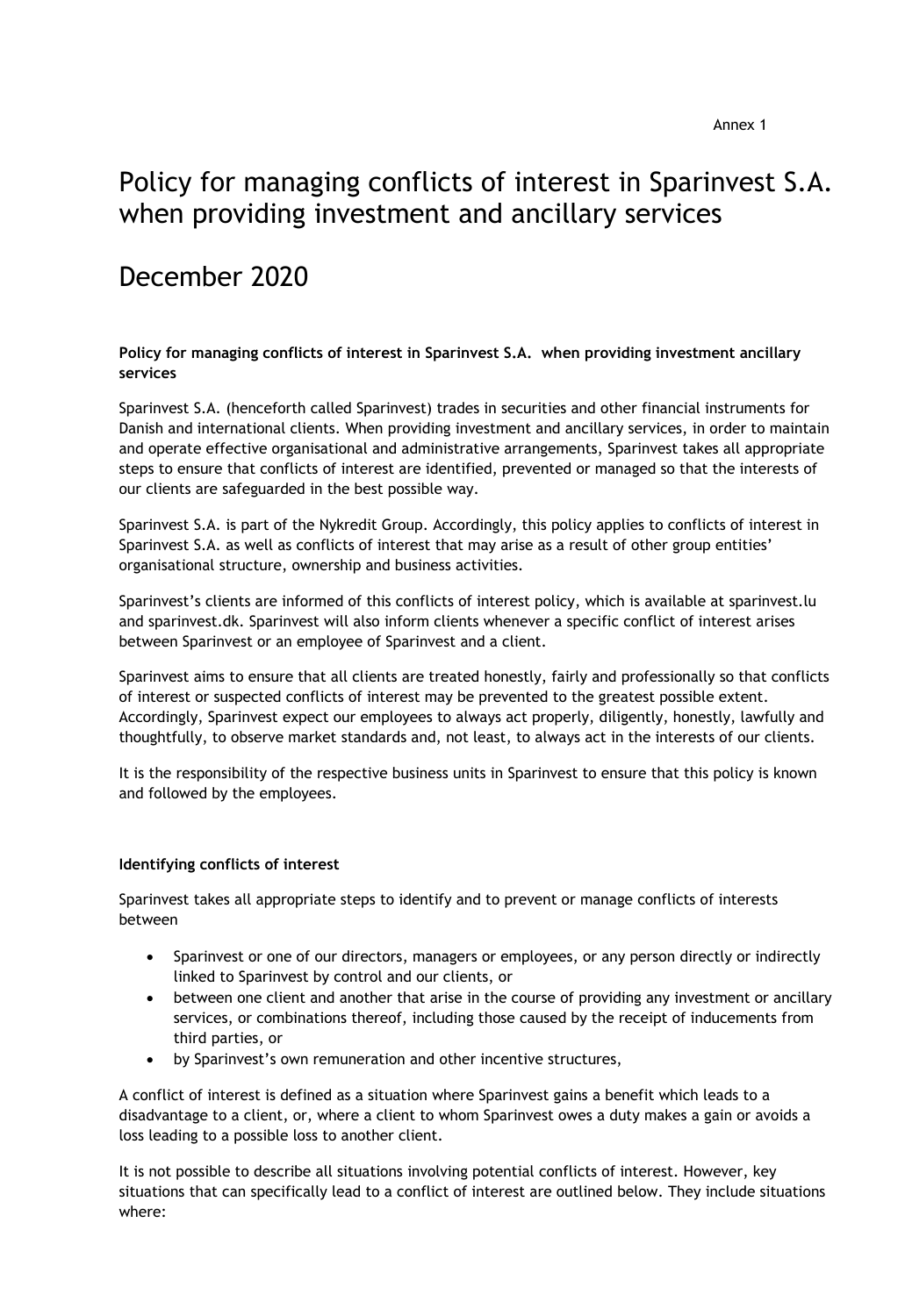- Any Sparinvest employee has significant ownership or other economic interest in any of Sparinvest's or Nykredit's clients, counterparties, suppliers, etc.
- Sparinvest or any of its employees may obtain a financial gain or avoid a financial loss at the expense of the client
- Sparinvest or any of its employees and the client have different interests in the outcome of a service provided to the client or a transaction carried out on behalf of the client
- Sparinvest or any of its employees has a financial or other incentive to prioritise the interests of another client or client group over those of the client
- Sparinvest or any of its employees is or given or promised an incentive by a person other than the client in connection with a service provided to the client.
- Sparinvest has remuneration and other incentive structures that promotes its employees to act in conflict with the client's interests
- Sparinvest receives inducements from third parties
- Sparinvest produces and/or disseminate investment research

Delegation/outsourcing of activities will not release Sparinvest from its responsibilities under applicable legislation. Sparinvest must therefore ensure that all its service providers at all times comply with statutory requirements regarding identification and management of conflicts of interest.

## **Conflict of interest related to the trading of securities and the exercise of voting right (stewardship)**

Sparinvest have identified securities where Sparinvest have a potential conflict of interest, as including those issued by the following entities:

- The parent company, Sparinvest Holdings SE (as a matter of policy, Sparinvest does not invest actively managed portfolios in shares of the company)
- A company that is a shareholder of Sparinvest Holdings SE or another company in the Nykredit group
- An investee company that is also a Segregated Client
- An investee company where a Director or Officer of any Nykredit Group company is also a Director of that company.
- An investee company where an employee of Nykredit Group is a Director of that company.
- A significant distributor of Sparinvest products.
- Any other companies which may be relevant from time to time.

Voting is carried out by Sparinvest Investment staff and they could experience a conflict of interest in the following hypothetical scenarios:

- If they were placed under pressure to invest in the shares of those companies that own shares in Sparinvest Holdings or in other companies in the Nykredit group;
- If they were asked to participate in capital raising by such companies;
- If they were asked to vote certain ways at general meetings of such companies.

Sparinvest has therefore taken preventive measures against such scenarios, as described below under systems and controls.

### **Managing conflicts of interest**

Sparinvest is committed to providing professional and competent services to our clients and has therefore implemented measures to ensure that Sparinvest act in the best interests of our clients. This commitment is reflected in Sparinvest's organisational structure, policies, business procedures, systems, product mix and training of our employees.

Employees are encouraged to bring any transaction or relationship that could reasonably be expected to give rise to a conflict of interest to the attention of senior management, so that it can be discussed with Group Compliance. Such conflict of interest may arise inadvertently or first be recognized after it occurs. In either case, employees are required to bring it to the attention of Group Compliance as promptly as possible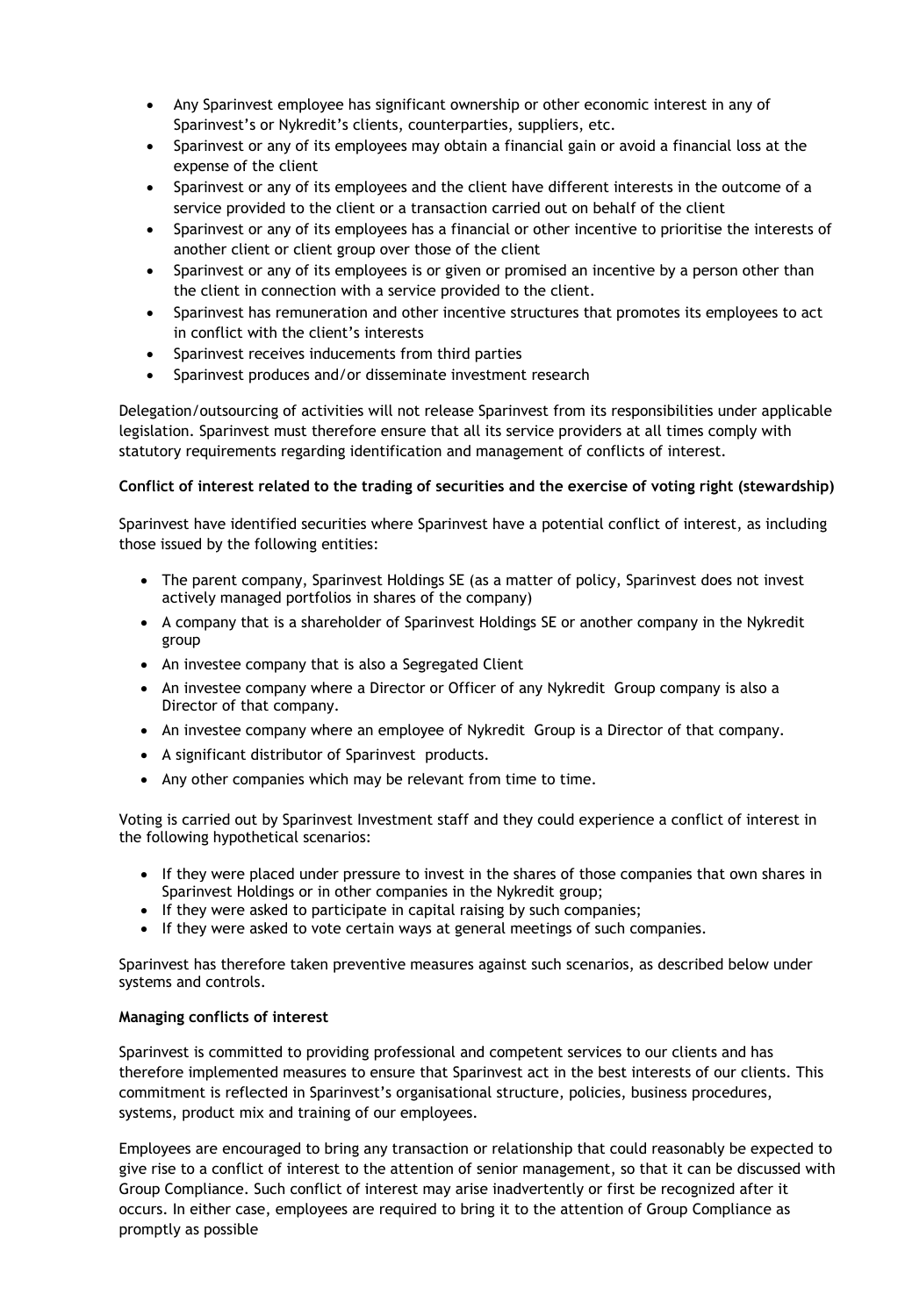If a conflict of interest between a client and Sparinvest or one of our employees is identified, the client is informed of such conflict so as to allow him/her to safeguard his/her interests on an informed basis.

Sparinvest have set up an independent Group Compliance function to monitor Sparinvest's compliance with applicable legislative requirements, including requirements regarding the management of conflicts of interest, and related instructions and business procedures.

Relevant Sparinvest business units have drawn up policies, business procedures and processes to identify, prevent and manage conflicts of interest.

It the abovementioned administrative and organisational arrangements are not sufficient to ensure, with reasonable confidence, that risks of damage to client's interests will be prevented, Sparinvest will disclose to the client at hand the general nature and/or sources of conflicts of interest and the steps taken to mitigate those risks before undertaking business on the client's behalf. This disclosure will be made in a durable medium and include sufficient detail to enable the client at hand to take an informed decision with respect to the service in the context of which the conflict of interest has arisen. This will however only be a measure of last resort.

### **Systems & Controls**

The systems and controls includes:

- The company-wide expectation that Sparinvest's employees will at all times act in the interests of our clients in performing their duties and report any perceived conflicts of interest to management
- The segregation of duties between analytical, trading and advisory functions as well as between Controlling, Compliance, Risk Management and Internal Audit
- The restriction of access to IT systems for relevant functions where conflicts of interest potentially may arise
- The establishment of 'Chinese walls' to prevent disclosure of information from persons or functions that could lead to a conflict of interest if the same knowledge were held by the person safeguarding the client's interests
- The implementation of policies, guidelines and business procedures, including: rules and internal procedures encompassing all employees to prevent misuse of knowledge concerning client actions Procedures regarding due diligence investigations of outsourcing partners, including their procedures for identifying and managing conflicts of interest
- Procedures to ensure that operational errors are recorded and analysed to prevent repetition and that the client is compensated if the error has caused him to incur a loss
- Procedures for Sparinvest and Sparinvest employees regarding receipt of gifts, hospitality and other soft commissions

#### **Systems and controls related to securities trading**

Conflicts of Interest Register:

Sparinvest Group Compliance maintains a 'Conflicts of Interest Register' listing companies falling any either of the following categories:

- $\circ$  Companies which are shareholders of Sparinvest Holdings or of another company in the Nykredit group
- $\circ$  Companies that are segregated clients of Sparinvest or are significant distributors of Sparinvest's products
- $\circ$  Companies where any Sparinvest employees including executive directors/officers have been appointed as Directors/Officers

The 'Conflicts of Interest Register' is made available to all relevant employees within Sparinvest as determined from time to time.

#### Other controls: